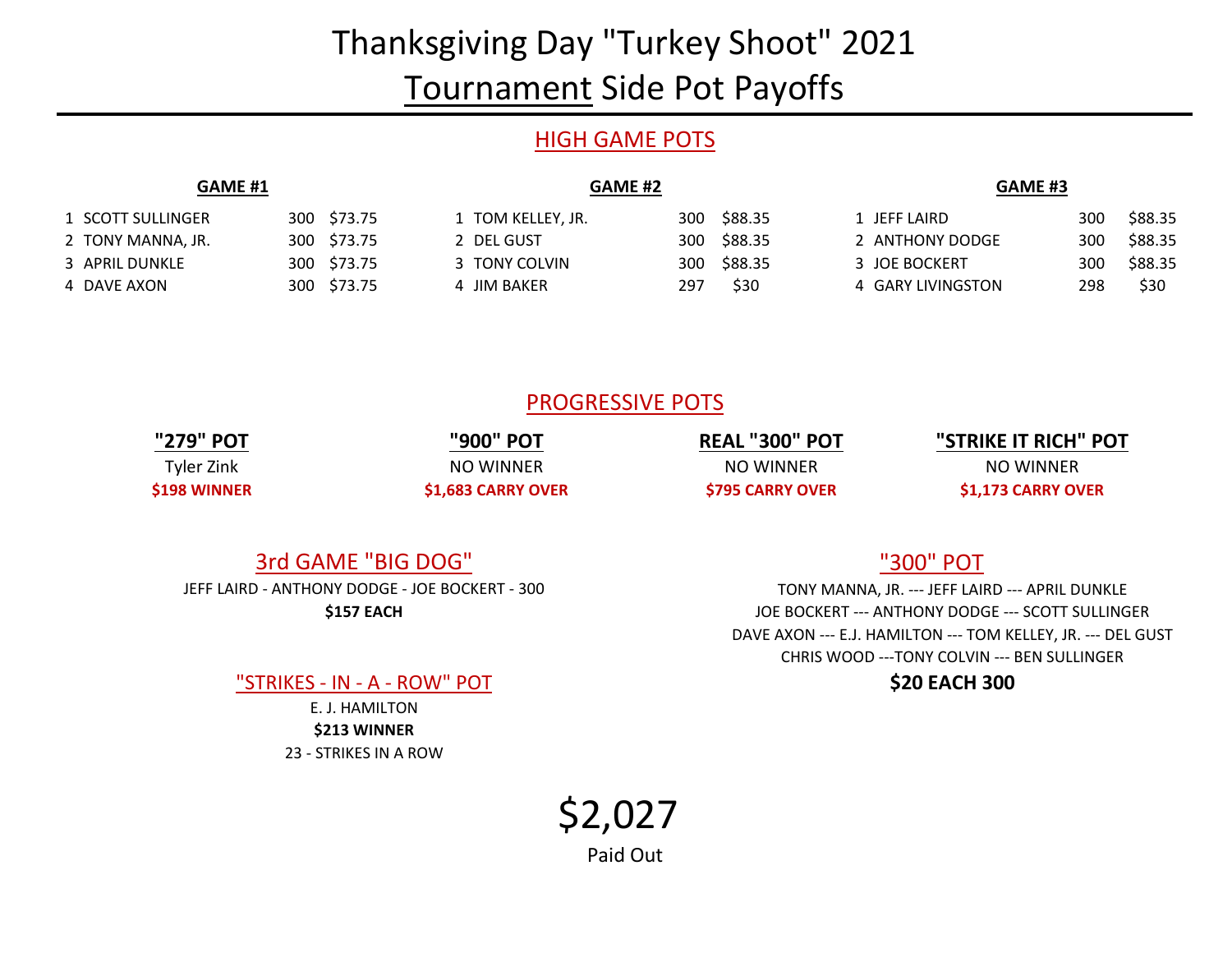# THANKSGIVING DAY "TURKEY SHOOT" 2021 SQUAD SIDE POT PAYOFFS

# HIGH GAME POTS

# 8:30 AM SQUAD

### **GAME #1 GAME #2 GAME #3**

| 1 DAVE AXON       | 300   | \$48 |
|-------------------|-------|------|
| 2 TONY MANNA, JR. | 300   | \$48 |
| 3 SCOTT SULLINGER | 300   | \$48 |
| 4 APRIL DUNKLE    | 300   | \$48 |
| 5 KOLTON SMITH    | 300 l | \$48 |

| 1 TONY COLVIN     | 30 |
|-------------------|----|
| 2 TOM KELLEY, JR. | 30 |
| 3 F.J. HAMILTON   | 30 |
| 4 CHRIS WOOD      | 30 |

| 1 DAVE AXON       | 300 | \$48 | 1 TONY COLVIN     | 300 | \$60 | 1 ANTHONY DODGE   | 300  | \$82.50 |
|-------------------|-----|------|-------------------|-----|------|-------------------|------|---------|
| 2 TONY MANNA, JR. | 300 | \$48 | 2 TOM KELLEY, JR. | 300 | S60  | 2 JEFF LAIRD      | 300  | \$82.50 |
| 3 SCOTT SULLINGER | 300 | \$48 | 3 E.J. HAMILTON   | 300 | \$60 | 3 GARY LIVINGSTON | 298. | \$50    |
| 4 APRIL DUNKLE    | 300 | \$48 | 4 CHRIS WOOD      | 300 | \$60 | 4 TONY COLVIN     | 285. | \$25    |

# 6:30 PM SQUAD

| <b>GAME #1</b> |     |      | <b>GAME #2</b> |     |      | GAME <sub>#3</sub> |     |         |  |
|----------------|-----|------|----------------|-----|------|--------------------|-----|---------|--|
| 1 NICK YOCUM   | 290 | \$65 | L JIM BAKER    | 297 | \$65 | BRANDON HURST      | 300 | \$57.50 |  |
| 2 SCOTT MANZER | 266 | \$50 | 2 BOB MANZER   | 286 | \$50 | 2 JOE BOCKERT      | 300 | \$57.50 |  |
| 3 SCOTT BANIK  | 265 | \$35 | 3 DAVE BLACK   | 278 | \$35 | 3 MASON STERKEL    | 286 | \$35    |  |
| 4 ROCKY RUBINK | 263 | \$20 | 4 MIKE KELL    | 265 | \$10 | 4 TYLER HARRIS     | 265 | \$20    |  |
|                |     |      | 5 ANTHONY KUHL | 265 | \$10 |                    |     |         |  |

# **3rd GAME "BIG DOG" NAME AND STURKEY TOSS**

### 8:30 AM SQUAD 8:30 AM SQUAD ANTHONY DODGE & JEFF LAIRD - 300 - \$170 each ZAC CUNDIFF - \$510!!!

# (1 TOSS)